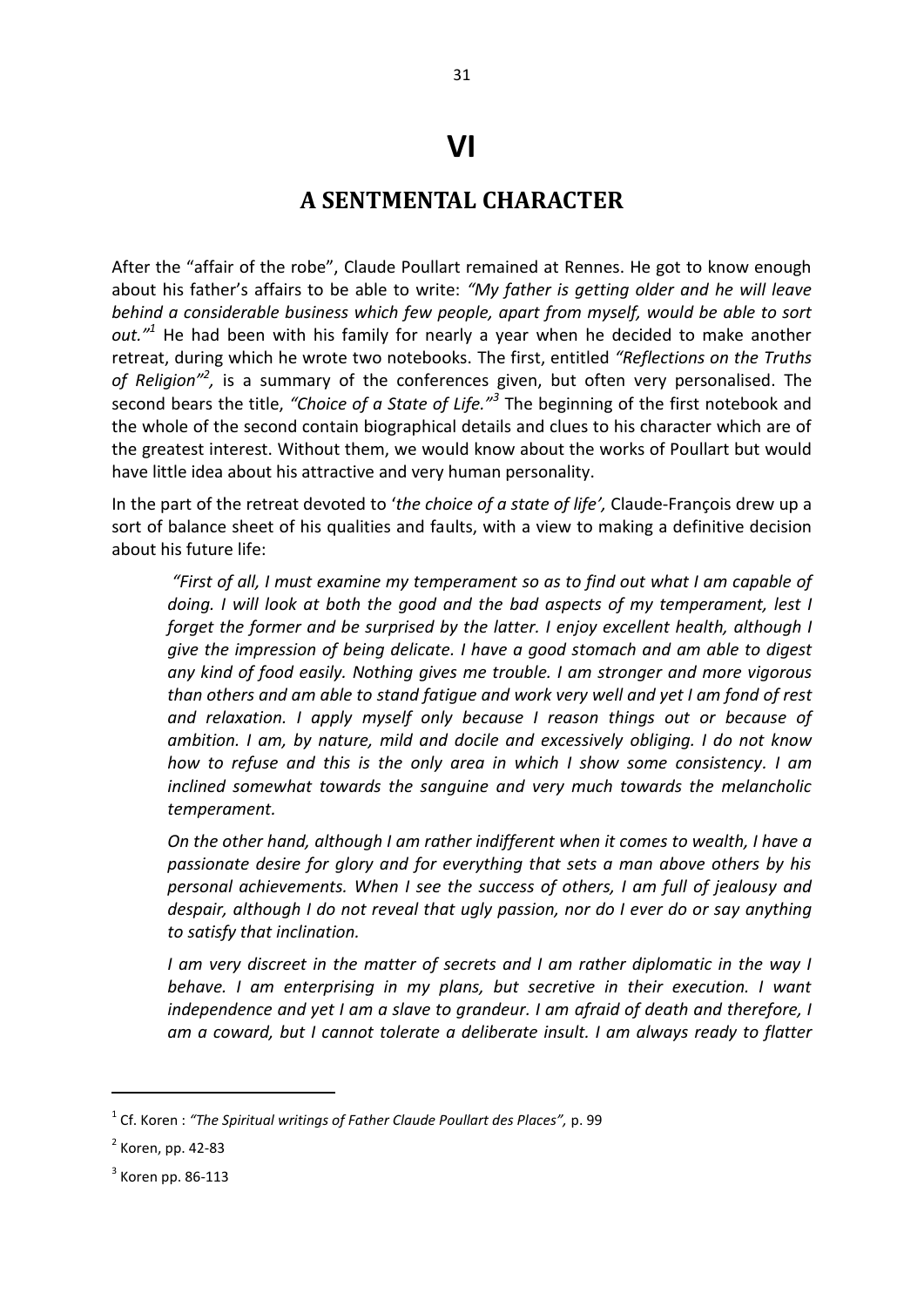*other people and disgusted with myself when I make a mistake in public. I am moderate in my eating habits and reserved as regards the pleasures of the flesh.* 

*I have a sincere admiration for people who are genuinely good. This means that I love virtue but I do not practise it, for human respect and inconsistency are the great obstacles in my way. At times, I am as devout as a hermit, even practising austerities that are beyond the limits of what is fitting for an ordinary Christian. At other times, I am soft, cowardly and lukewarm in carrying out my Christian duties. I am always terrified when I forget my God and fall into sin. I am extremely scrupulous, almost as much during times of laxity as during periods of fervour. I have a facility to discern what is good and what is evil and I receive many graces from God which help me to be aware of my blindness. I am very happy when giving alms and have an in-built compassion for those who are suffering. I hate detraction and I am respectful in church, without being a hypocrite.* 

*Here, then, is a complete portrait of myself which is a fair assessment of what I am really like". 1* 

In this self-assessment, Claude is obviously sincere, transparent and objective. He draws up a list of the principal traits of his character, but it is only when he talks of his temperament that he gives an overall judgment: *"I am somewhat inclined towards the sanguine temperament and very much towards the melancholic."* This assessment, where he looks at himself in his entirety, is further illustrated by other data in the *"Choice of a State of Life",* so it would not be imprudent to move from analysis to synthesis to assess which type of person Claude was according to the categories of modern psychology. After all, some of the leading experts in this field (René Le Senne, Emmanuel Mounier and others) employed this biographical approach in their character analysis of various historical personalities.

In the study of character, the first objective is to establish the orientation of the three fundamental factors: emotionalism, the tendency to action and the duration of after $eff$ effects<sup> $2$ </sup>

∞

**An emotional person** is somebody who is troubled when most people would not be, or an individual who is more violently upset in given circumstances than the majority.

**An active person** is not necessarily the one who acts the most but the one who, all things being equal, acts with the greatest facility. The **inactive person** acts with difficulty, but is not incapable of intense activity**.** 

The idea of the **duration of after-effects** can be subdivided into *primary* and *secondary.* All the feelings that we experience have a primary or immediate effect on us. But once these feelings have left our consciousness, they continue to exert an influence on our way of thinking and acting by their secondary effects. Psychologists call "*primary"* those individuals

**.** 

 $<sup>1</sup>$  Koren, p. 93+</sup>

<sup>2</sup> The works consulted were: Le Senne: *"Traité de caractérologie»,* Paris, 1946 *;*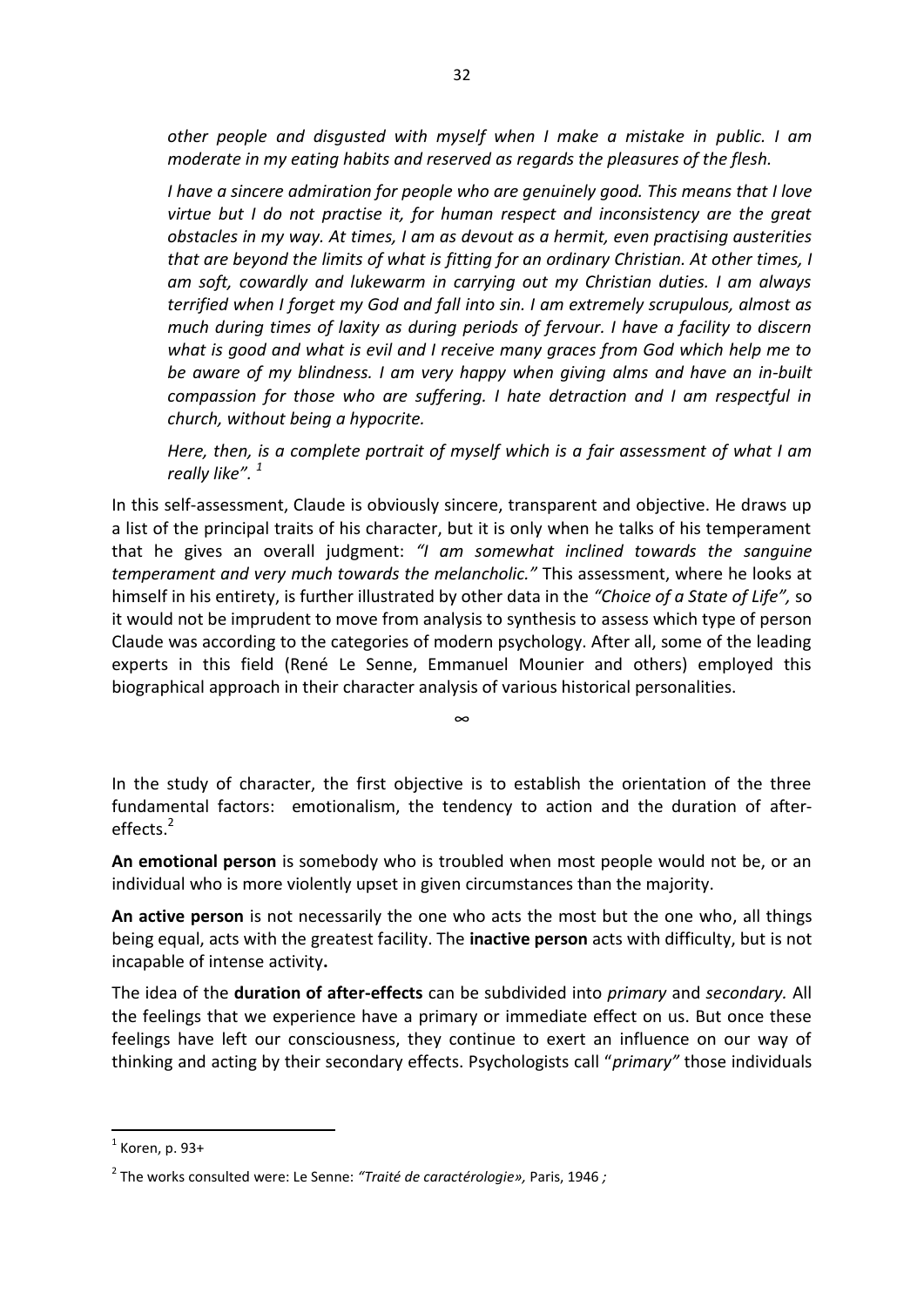whose emotions act above all in the immediate, while those who experience after-effects for a much longer period are labelled *"secondary".* 

According to the possible combinations of these three fundamental factors, we can distinguish various types of character which are clearly different: the passionate, the choleric or exuberantly active, the sentimental, the nervous, the phlegmatic, the sanguine, the apathetic and the amorphous.

The "sentimental" person of today corresponds to the "melancholic" of the past. In affirming that he was "*melancholic",* Claude Poullart was not mistaken: everything he reveals to us about his character would lead us today to include him in the category of *Sentimental.* 

 $\sim$ 

The sentimental person is also emotional, mildly active and secondary. His emotion, strongly restrained in its first occurrence, does not burst into flames as with the exuberantly active person, for example; he is tense and secret to the extent that he can be taken for a phlegmatic.

Often disappointed by the world, he closes in on himself towards a solitude which he tries to maintain, even though it is painful. He keeps falling back on memories which can play a central part in his life. Solitude, like melancholy, is a wall that he builds between himself and the world. To break free from such a painful conflict he resorts to reflection and analysis.

Self analysis is constantly with him so he is, of all people, the one who knows his weaknesses in depth. No one is more easily dissatisfied with himself. He is often oppressed with scruples and his conduct is sometimes weighed down by excessive self-judgement. He is timid, closed in on himself and sometimes melancholic and gloomy.

Honest and conscientious, with a taste for dignity and a repugnance for aggressive words, respectful of laws, guided by long-term rather than immediate results, he nearly always acts according to what he sees as his duty. Although he is careful with money, his practical sense is very weak. He is happiest in reflection, intimacy and secrecy, but he still needs success in the world. His hope is that by examining his obstacles and their causes, he will be able to draw from his feeble activity as large a return as possible.

 $\sim$ 

With Claude, activity was not easy or spontaneous; it needed a real effort. He saw himself as somebody who worked hard who was also inclined to laziness. But the success of others made him feel very jealous. This *"unworthy passion",* sometimes verging on despair*,* shows that he was intensely emotional. But he managed to keep it hidden; he succeeded in neither doing nor saying anything that would strengthen it. Such self mastery managed to block out all trace of his strongest feelings. His tender feelings towards his parents were very strong but remained secret. In all these traits of character, we can see the emotion of a "sentimental" person which was deep but which remained hidden.

In the *"Choice of a state of life",* Claude gives ample evidence, in analysing his character, that his self control attained great virtuosity. He knew himself perfectly. The passage in which he examines his inclination towards religious life is a masterpiece that would grace